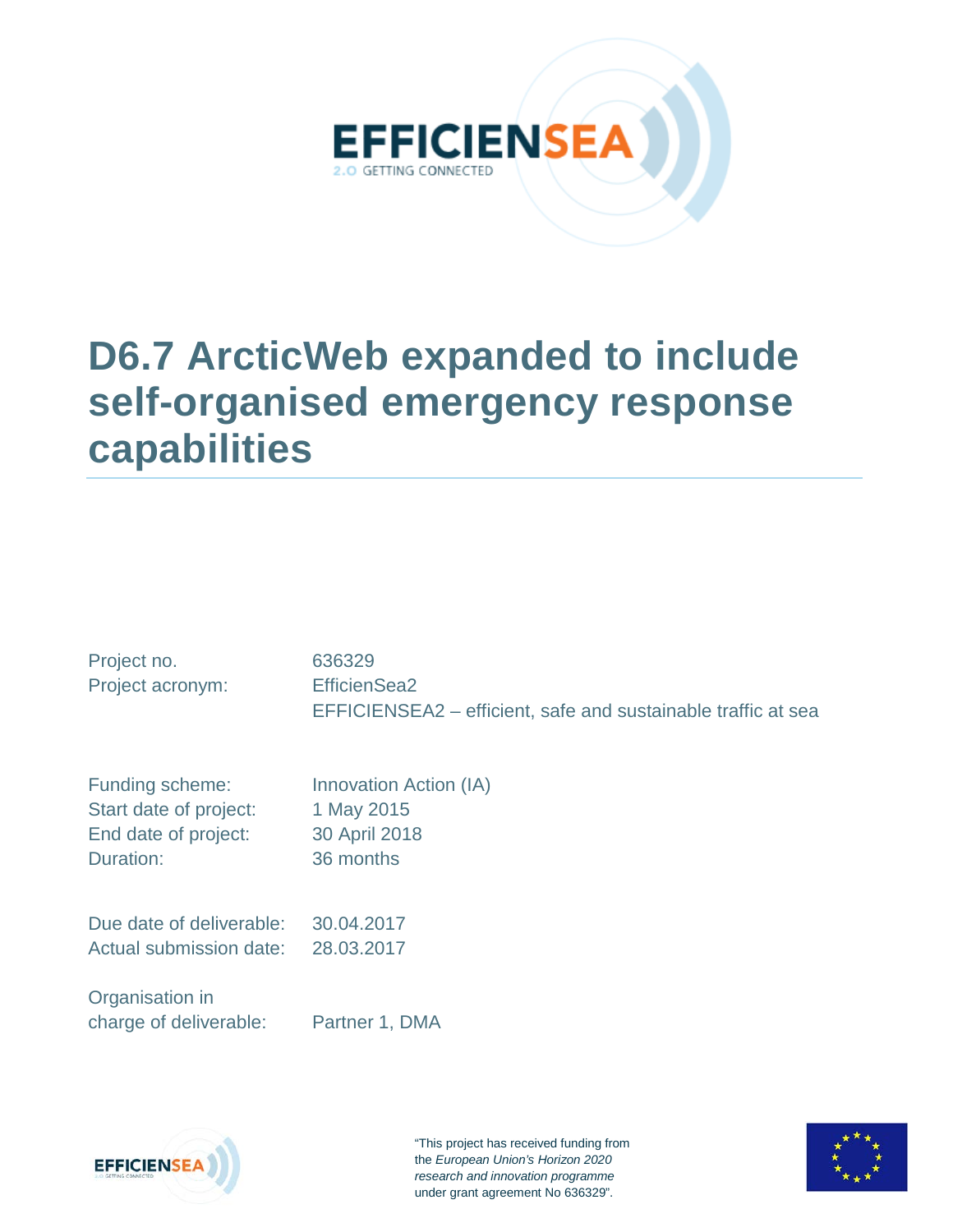### <span id="page-1-0"></span>Document Status

#### <span id="page-1-1"></span>Authors

| <b>Name</b>          | Organisation |
|----------------------|--------------|
| Mads Bentzen Billesø | <b>DMA</b>   |
|                      |              |
|                      |              |
|                      |              |
|                      |              |
|                      |              |

### <span id="page-1-2"></span>Document History

| Version | <b>Date</b> | <b>Initials</b> | <b>Description</b>                |
|---------|-------------|-----------------|-----------------------------------|
|         | 31.03.2017  | <b>MCB</b>      | Submitted to WP Lead after review |
|         |             |                 |                                   |
|         |             |                 |                                   |
|         |             |                 |                                   |

#### <span id="page-1-3"></span>Review

| Name                   | Organisation |
|------------------------|--------------|
| <b>Scott MacKinnon</b> | Chalmers     |
|                        |              |
|                        |              |
|                        |              |
|                        |              |



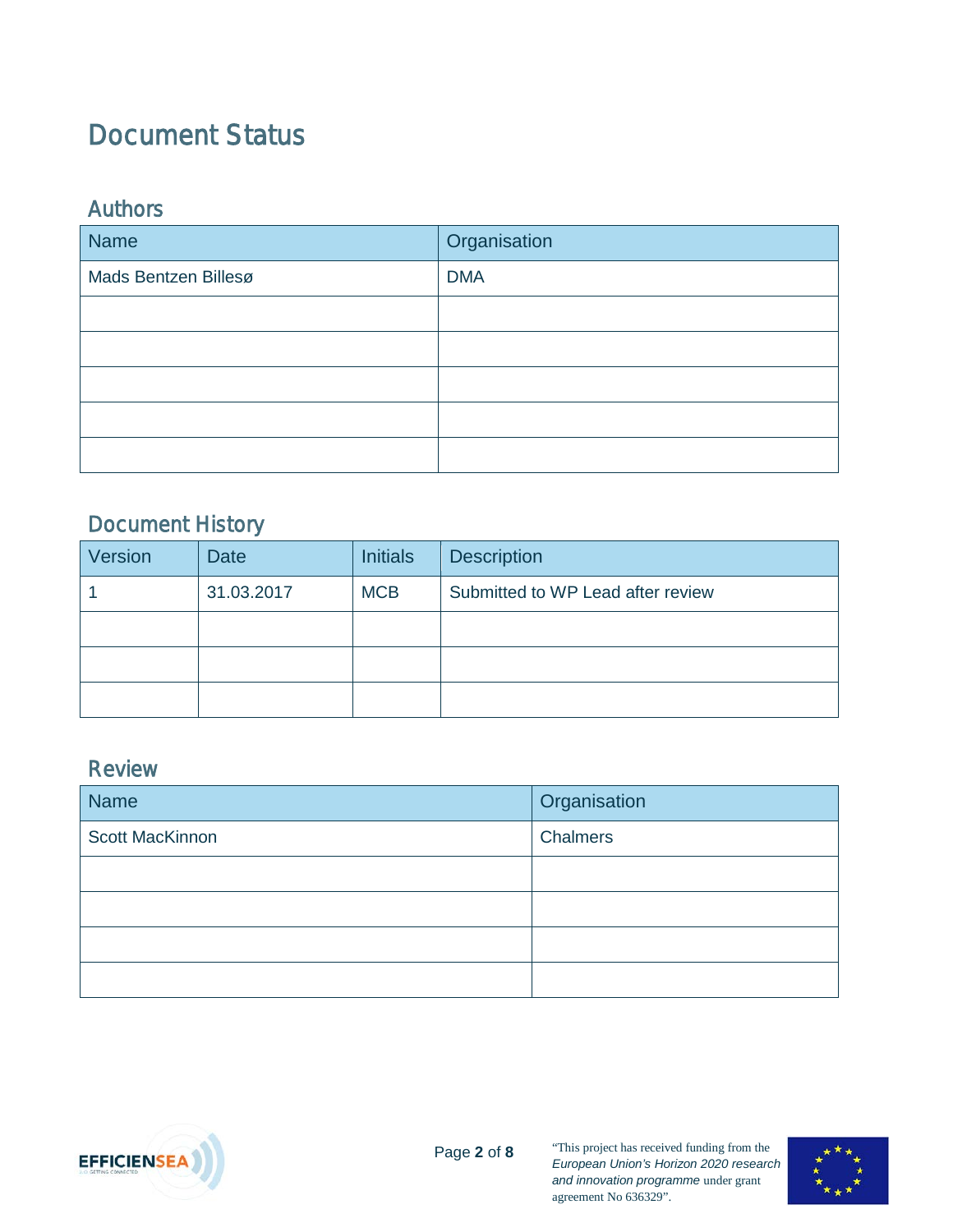### **Contents**



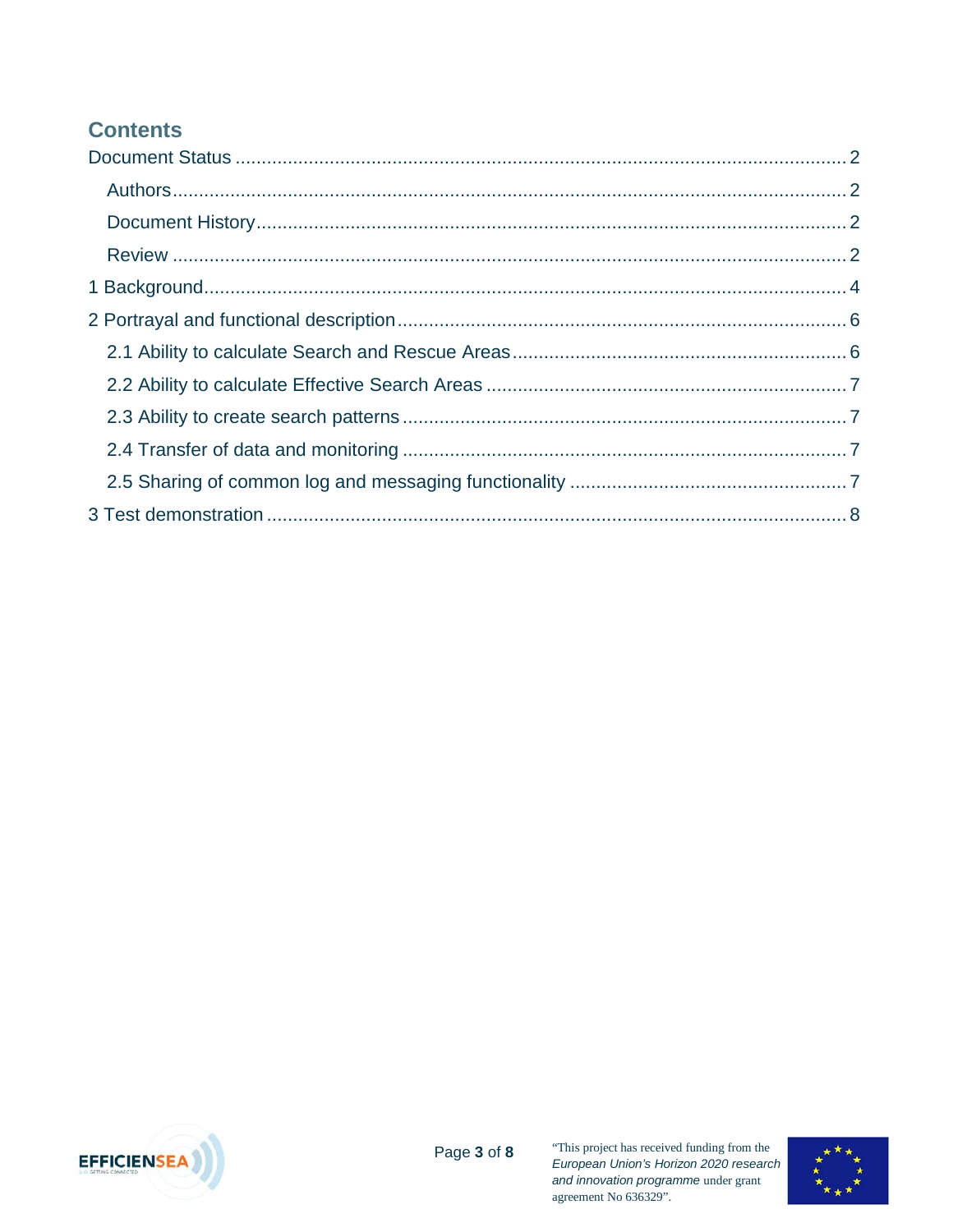## <span id="page-3-0"></span>1 Background

Search and Rescue (SAR) operations in Arctic regions are difficult due to the harsh environment, communication limitations, remoteness/distance to rescue resources and other vessels, etc. These factors influence the successful execution of SAR operations and tools supporting the calculation, communication and vessel management are important, including capabilities to self-organize the emergency response.

The SAR Tool is building on promising results from development and tests conducted during the EfficienSea and ACCSEAS projects and has been developed, assessed and implemented in ArcticWeb in close cooperation between EfficienSea 2 and the Nordic Council of Ministers flagship project 'ArcticWeb'.

Communication, timely and correct, between parties during a Search and Rescue operation is of utmost importance. Today information is primarily exchanged via different ways of voice communication which is both time consuming and contains a great risk of misunderstandings. The SAR tool is a tool envisaged to optimize communication and improve situation awareness during SAR operations. Important relevant information required to be exchanged is, amongst others: search areas, search patterns, datum, drift calculations, and areas searched. This important information is exchanged electronically/digitally between parties, both onboard and ashore, and is presented graphically on vessels' and coordinators' displays. The coordinators are the SAR Mission Coordinator (SMC) or the On-Scene Coordinator (OSC).

The overall idea of SAR Tool concept includes the following:

- Calculation of search areas and patterns (based on the ICAO/IMO IAMSAR Manual)
- Import of SAR Data from Commercial drift calculators
- Communication of search areas and patterns from SAR Coordinators ashore (SMC) or at sea (OSC) to Search and Rescue Units (SRU)
- Search and Rescue Unit tracking and management
- Geographic presentation of search areas/patterns, including areas effectively searched
- Shared log functionality and short text communication

The tool consists of 3 modules:

1) a calculation and presentation module



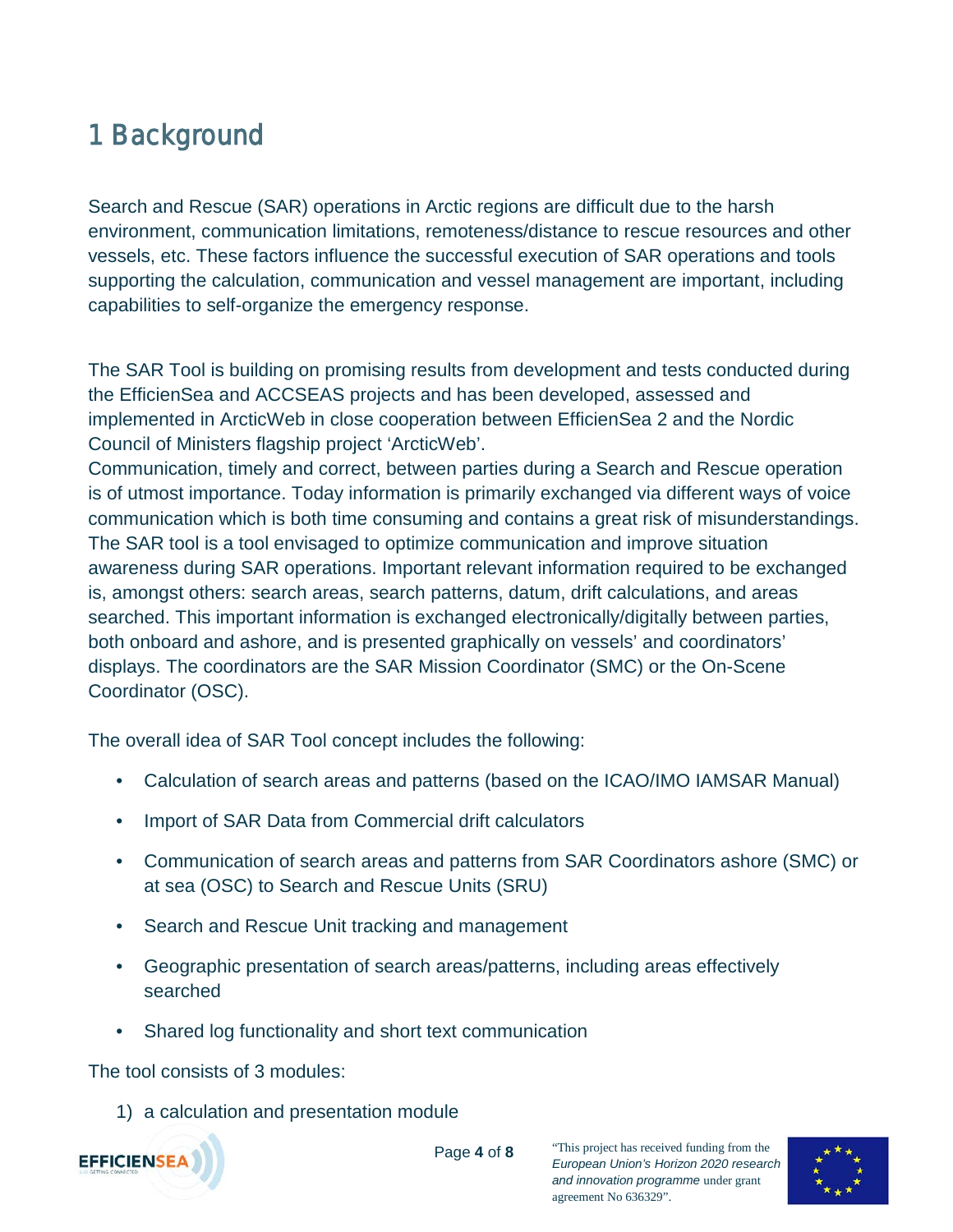- 2) a communication and management module, incl. shared log functionality
- 3) a positioning module

where 1) and 2) has been in focus during this implementation.



**Figure 1: Presentation of search areas and patterns**

The ArcticWeb SAR tool will make it possible for vessels and shore authorities to calculate search areas and search patterns. The calculations are based on recommendations and calculations provided in the ICAO/IMO IAMSAR manual (International Aeronautical and Maritime Search and Rescue Manual). Integration of drift information from existing commercial systems, e.g. Saris, will be investigated further in 2017.

Functionality to transfer search and rescue information from one ArcticWeb user to another via internet has been developed, with the potential to improve information sharing and situation awareness.

The ArcticWeb SAR tool also provides shared log functionality where relevant text information is shared between parties (information on searched object, location of debris, weather information, etc.).



agreement No 636329".

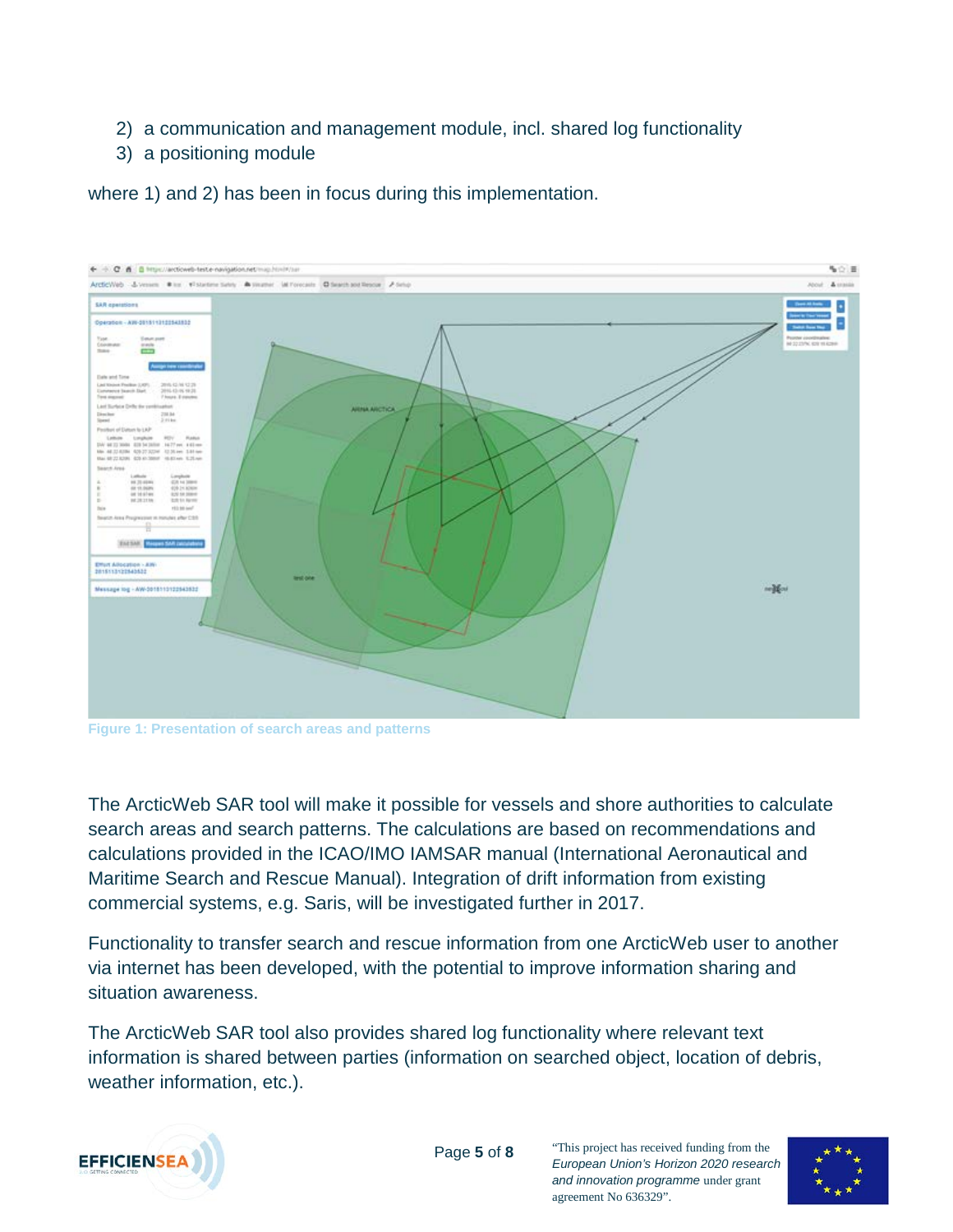The SAR tool is in the beginning of 2017 being tested by SAR Authorities in Greenland and Iceland and results will be included in report and possibly input paper to IMO NCSR Subcommittee at a later stage.

The SAR Tool will be implemented in BalticWeb later in 2017.

### <span id="page-5-0"></span>2 Portrayal and functional description

When a serious accident occurs at sea, human lives will be at risk. This might be an aircraft performing an emergency landing at sea, a vessel taking in water, a man overboard or a small boat lost during a storm. In such incidents, a Search and Rescue (SAR) operation is initialized by the government with jurisdiction over the specific areas in which the accident has occurred. This operation helps to locate people and vessels in risk and rescue persons in distress.

An operation such as this requires key coordination of a number of vessels and personnel ranging from fishing boats to dedicated Search and Rescue vessels and navy vessels. As the ocean is constantly changing, so does the area which needs to be searched which adds to the complexity of the rescue operation. To rescue someone at sea, access to all possible information, regarding wind, sea currents, ships available for the search and the movements of the ocean are all vital.

The SAR Tool seeks to solve these issues by allowing automatic distribution of relevant SAR data to all relevant participants. The SAR Tool allows for seamless and automatic sharing of relevant data. The SAR Tool follows the organizational structure of the current standards, allowing an On Scene Coordinator (OSC) or a SAR Mission Coordinator (SMC) the tools to distribute and coordinate any participating Search and Rescue Units. Once an operation is underway the OSC can monitor the progress for participating vessels and electronically update the search areas. The SAR Tool allows the OSC to calculate SAR data using the built-in SAR calculator or import the SAR data from commercial drift calculation systems.

The following functions have been developed and implemented:

### <span id="page-5-1"></span>2.1 Ability to calculate Search and Rescue Areas

When an incident occurs, the first steps in a SAR operation is to calculate the likely place that the search object is located. This is done by applying wind and current information to the drifting object to establish a likely search area. The SAR TOOL applies the theory outlined in the International Aeronautical and Maritime Search and Rescue Manual (IAMSAR) and



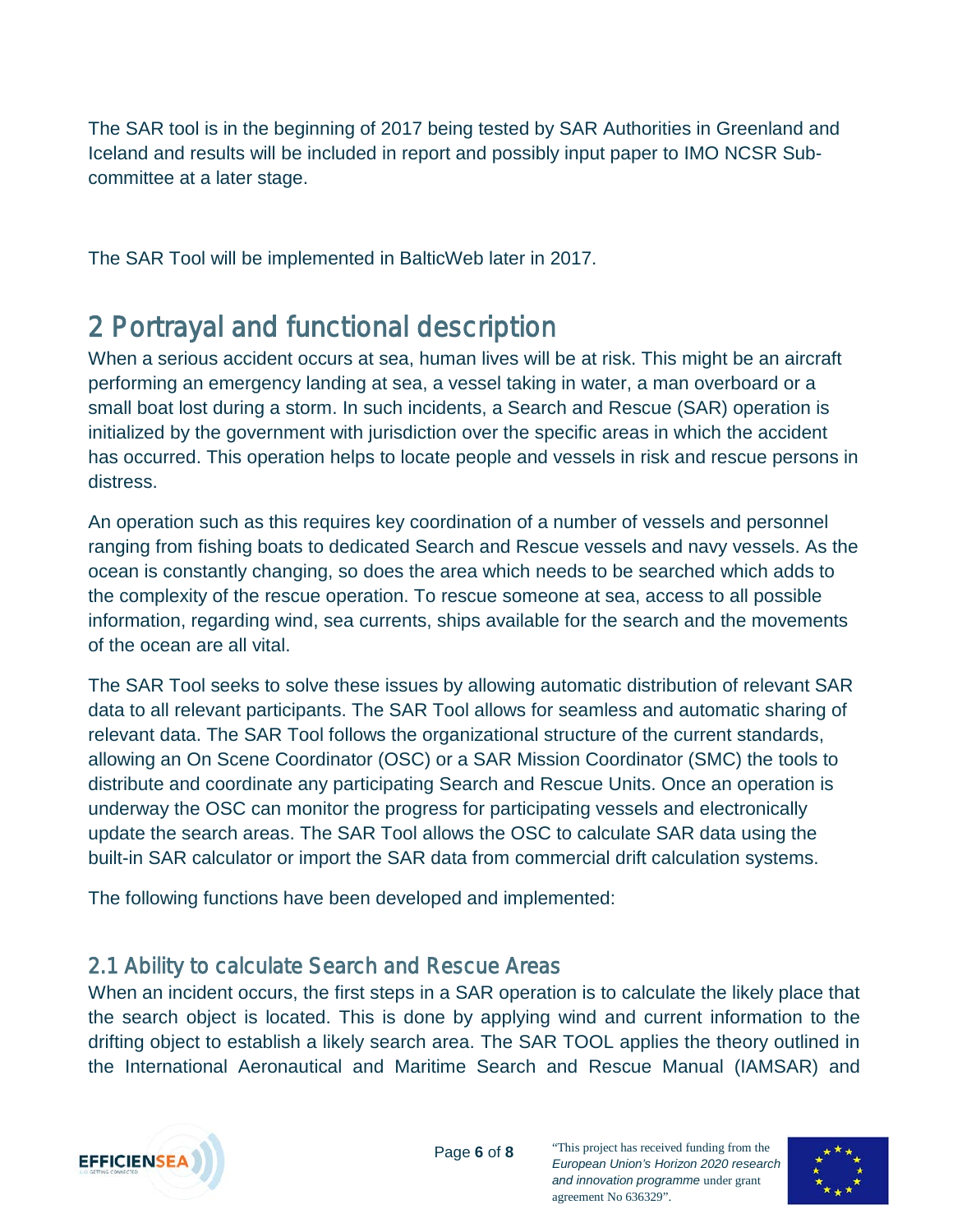presents the user with an intuitive interface. Once the user enters the necessary data the software performs the calculations and the SAR area is then displayed directly in ArcticWeb.

#### <span id="page-6-0"></span>2.2 Ability to calculate Effective Search Areas

Once the SAR area has been calculated, an effective search area for each Search and Rescue Unit (SRU) can be calculated. This is a statistical calculation that determines the maximum track spacing for a given vessel to maximize their likelihood of finding an object under certain weather conditions with a given search speed. Each participating SRU gets their own calculated Effective Area. Using the calculated track spacing and the selected search time, an area can be precisely calculated. These areas can then be selected and moved / resized (length vs width, area size will as default remain the same, if user changes the area size the Probability of Detection (POD) will change as well) to better cover the calculated search area.

#### <span id="page-6-1"></span>2.3 Ability to create search patterns

With the search area and the effective SRU search areas created the OSC/SMC can create individual search patterns for the participating vessels. The SAR Tool allows creating of the common search patterns outlined in the IAMSAR Manual, e.g. Parallel Sweep Search, Expanding Square Search, etc.. Each pattern functions as a route for the selected vessel thus the OSC/SMC or the SRU can change the route to accommodate their current position and any possible hazardous terrain.

### <span id="page-6-2"></span>2.4 Transfer of data and monitoring

With the SAR operation created the OSC/SMC can keep track of the participating vessels/SRU's as they proceed with the search. The OSC can re-transmit updated information while automatically receiving the status of the search route for each vessel.

### <span id="page-6-3"></span>2.5 Sharing of common log and messaging functionality

The ArcticWeb SAR Tool also allows for text based communication and log keeping. At any point during an on-going operation the OSC/SMC or SRU's can share data via a common text log. This log is automatically transferred to everyone creating a group chat. Vessels will automatically receive and store the received messages with timestamps and sender of said message.